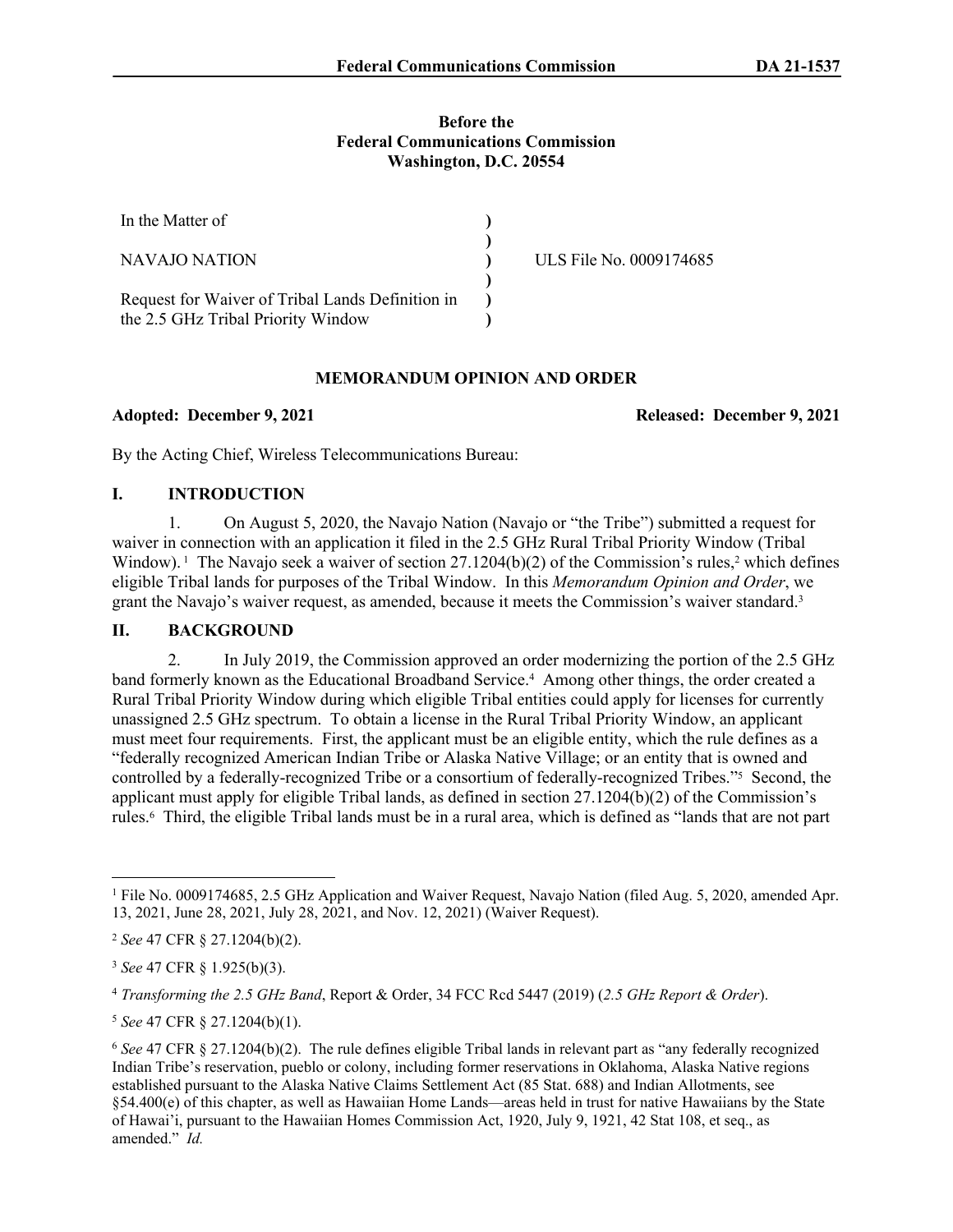of an urbanized area or urban cluster area with a population equal to or greater than 50,000."<sup>7</sup> Finally, the applicant must have a local presence on the eligible Tribal lands for which it is applying.<sup>8</sup>

3. In 2020, the Commission denied a petition for reconsideration seeking adoption of the broader definition of Tribal lands contained in part 73 of our rules, which includes off-reservation trust lands, for purposes of the Tribal Window.<sup>9</sup> Specifically, "[t]he Commission required the direct participation of Tribal governments, or entities owned and controlled by such Tribes, in the 2.5 GHz context to ensure that licensees would have the requisite authority over the deployment of facilities and service on their rural Tribal lands."<sup>10</sup> The Commission recognized, however, that there might be "exceptions to the general rule" where case-by-case waivers would be appropriate to allow for the licensing of off-reservation lands in the Tribal Window.<sup>11</sup>

4. The Navajo filed one application within the Tribal Window including its reservation, adjacent off-reservation trust land administered by the Eastern Navajo Agency, encompassed non-Tribal lands intended to fill in gaps in the "checkerboard" layout of the Eastern Navajo Agency, as well as certain other non-Tribal lands adjacent to the Tribe's reservation and trust lands.12 As part of this application, the Navajo requested a waiver of the Tribal lands definition with respect to the Eastern Navajo Agency off-reservation trust lands, as well as the other adjacent and encompassed non-Tribal lands.<sup>13</sup>

5. As outlined by the Tribe in the Waiver Request, the Eastern Navajo Agency land area "includes 'checkerboard' lands and other lands adjacent to the Navajo Reservation."14 This area encompasses various parcels including: (1) land held in trust for the Navajo Nation but not part of its reservation; (2) land owned in fee by Navajo Tribal members; (3) land owned by the State of New Mexico; and (4) land owned by private non-Native landowners.<sup>15</sup> The Tribe asserts that this entire land area is administered by the Eastern Navajo Agency, and its constituent chapters, on the same basis as the

<sup>10</sup> *Id*. at 15081, para. 22.

<sup>11</sup> *Id.* at 15081, para. 23.

<sup>13</sup> *See* Waiver Request at 1.

<sup>7</sup> 47 CFR § 27.1204(b)(3).

<sup>8</sup> 47 CFR § 27.1204(b)(4). On January 6, 2020, the Wireless Telecommunications Bureau (Bureau) released a Public Notice setting forth the process for submitting applications in the 2.5 GHz Rural Tribal Priority Window, including details regarding how applicants could demonstrate compliance with the eligibility requirements or file requests for waiver. *Wireless Telecommunications Bureau Announces Procedures for 2.5 GHz Rural Tribal Priority Window*, Public Notice, 35 FCC Rcd 308 (2020).

<sup>9</sup> *See Transforming the 2.5 GHz Band*, Order on Reconsideration, 35 FCC Rcd 15074, 15080-81, para. 22 (2020) (*Reconsideration Order*).

<sup>&</sup>lt;sup>12</sup> File No. 0009174685. For example, our analysis indicates that two small parcels in and around the Cibola National Forest are adjacent to Navajo reservation lands but currently held in trust by the State of New Mexico and leased to the Navajo. *See* State of New Mexico Land Office Data Access, Land Status Map, available at <https://mapservice.nmstatelands.org/LandStatus/> (showing lands in question as New Mexico state trust lands); Lease No. LE-1406-0000, available at

[http://dataaccess.nmstatelands.org/DataAccess/Lease\\_Information\\_Single.aspx?Lease\\_Prefix=LE&Lease\\_Number=](http://dataaccess.nmstatelands.org/DataAccess/Lease_Information_Single.aspx?Lease_Prefix=LE&Lease_Number=1406&Lease_Assignment=0)  $1406\&$ Lease Assignment=0 (lease of lands to Navajo).

<sup>14</sup> *See id*. at 2.

<sup>15</sup> *See id*., *citing 2014 TLBC Order*, 29 FCC Rcd at 13773, para. 10.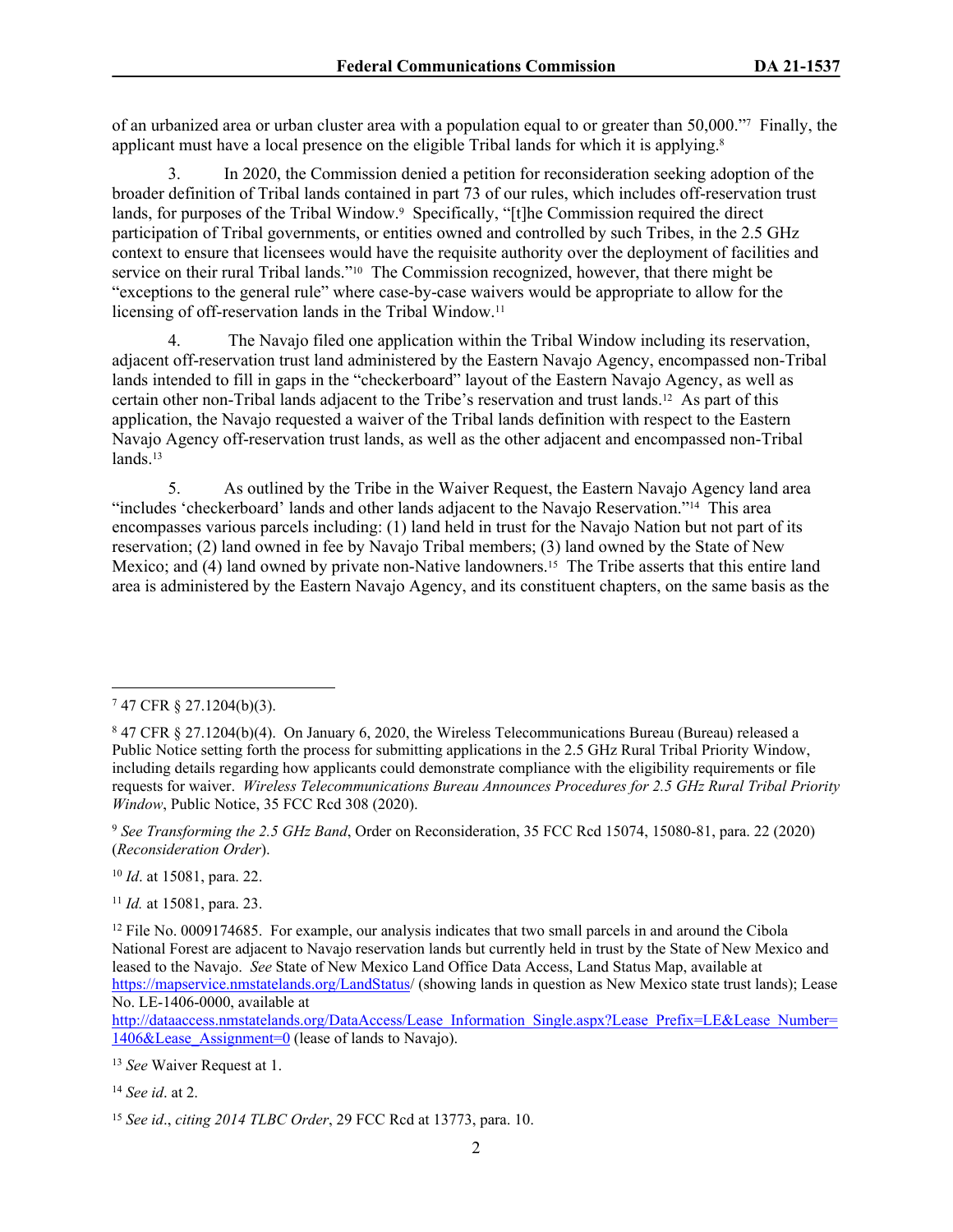other four agencies of the Navajo Nation.16 For these and other reasons, the Navajo note that the Commission previously has granted requests seeking to classify the entire Eastern Navajo Agency land area as Tribal land for the purpose of other Commission programs.<sup>17</sup>

6. The application was accepted for filing on November 10, 2020.18 No petitions to deny or oppositions were filed against the application.

## **III. DISCUSSION**

7. A request for a waiver may be granted if it is shown that: (i) the underlying purpose of the rule(s) would not be served or would be frustrated by application to the instant case, and that a grant of the requested waiver would be in the public interest; or (ii) in view of unique or unusual factual circumstances of the instant case, application of the rule(s) would be inequitable, unduly burdensome or contrary to the public interest, or the applicant has no reasonable alternative.19 Here, we find that the Navajo's showing with respect to the off-reservation trust lands covered by the Eastern Navajo Agency meets the first prong of the Commission's waiver standard, and its showing with respect to all other types of non-Tribal lands meets the second prong of the Commission's waiver standard. Accordingly, we grant a waiver of section 27.1204(b)(2) of the Commission's rules to allow licensing of the off-reservation trust and non-Tribal lands specified in the application.

8. The Commission established the Tribal Window to address the acute problem of lack of access to wireless communications services in rural Tribal areas."20 In this instance, we find that strictly applying the Tribal lands definition would be inconsistent with the Tribal Window's purpose of providing wireless communications services in rural Tribal areas. First, we find that the Navajo have shown that the off-reservation trust lands in question are held for the specific benefit of the Tribe, and the Tribe has adequately demonstrated its authority over the trust land by the administrative activities of the Eastern Navajo Agency and its constituent chapters, as components of the government of the Navajo Nation.<sup>21</sup> We find, based upon the showing made by the Navajo, that treating these rural lands as eligible Tribal lands under the Tribal Window would be consistent with the Tribal Window's purpose.<sup>22</sup> We note that

<sup>18</sup> *Wireless Telecommunications Bureau Announces Additional 2.5 GHz Rural Tribal Priority Window License Applications Accepted for Filing*, Public Notice, 35 FCC Rcd 12850 (WTB 2020). As noted above, the Navajo filed amendments to its application on August 5, 2020, April 13, 2021, June 28, 2021, July 28, 2021, and November 12, 2021. The collective result of those amendments was to remove certain lands near Winslow, Arizona, Gallup, New Mexico, and the Cibola National Forest from the Navajo's shapefile.

<sup>19</sup> 47 CFR § 1.925(b)(3).

<sup>20</sup> *Reconsideration Order* at para. 4.

<sup>21</sup> *See* Waiver Request at 2.

<sup>&</sup>lt;sup>16</sup> Waiver Request at 2. The Navajo Nation's government is comprised of 110 chapters which fall within five agencies; four of these agencies cover much of the Tribe's reservation lands. *See* Navajo Nation Chapters, available at https://www.navajo-nsn.gov/chapters.htm.

<sup>17</sup> *See generally Federal-State Joint Board on Universal Service and Smith Bagley, Inc. Petition for Waiver of Section 54.400(e) of the Commission's Rules*, Memorandum Opinion and Order, 20 FCC Rcd 7701 (*Smith Bagley*), *Request for Waiver of the Definition of 'Federally Recognized Tribal Land' under Section 1.2110(f)(3)(i) of the Commission's Rules to Include Additional Areas within the Eastern Navajo Agency of the Navajo Nation*, Order, 29 FCC Rcd 13769 (*2014 TLBC Order*).

<sup>&</sup>lt;sup>22</sup> The Commission has noted that the problem of lack of communications is particularly acute on rural Tribal lands. *See 2.5 GHz Report and Order*, 34 FCC Rcd at 5466, para. 56; *see also Inquiry Concerning Deployment of Advanced Telecommunications Capability to All Americans in a Reasonable and Timely Fashion*, 2020 Broadband Progress Report, 35 FCC Rcd 8986, 9013, para. 47 (2020) ("Rural Tribal lands continue to lag behind urban Tribal lands, with only 52.9% of all Tribal lands in rural areas having deployment of both [fixed and mobile broadband] services, as compared to 93.1% of Tribal lands in urban areas").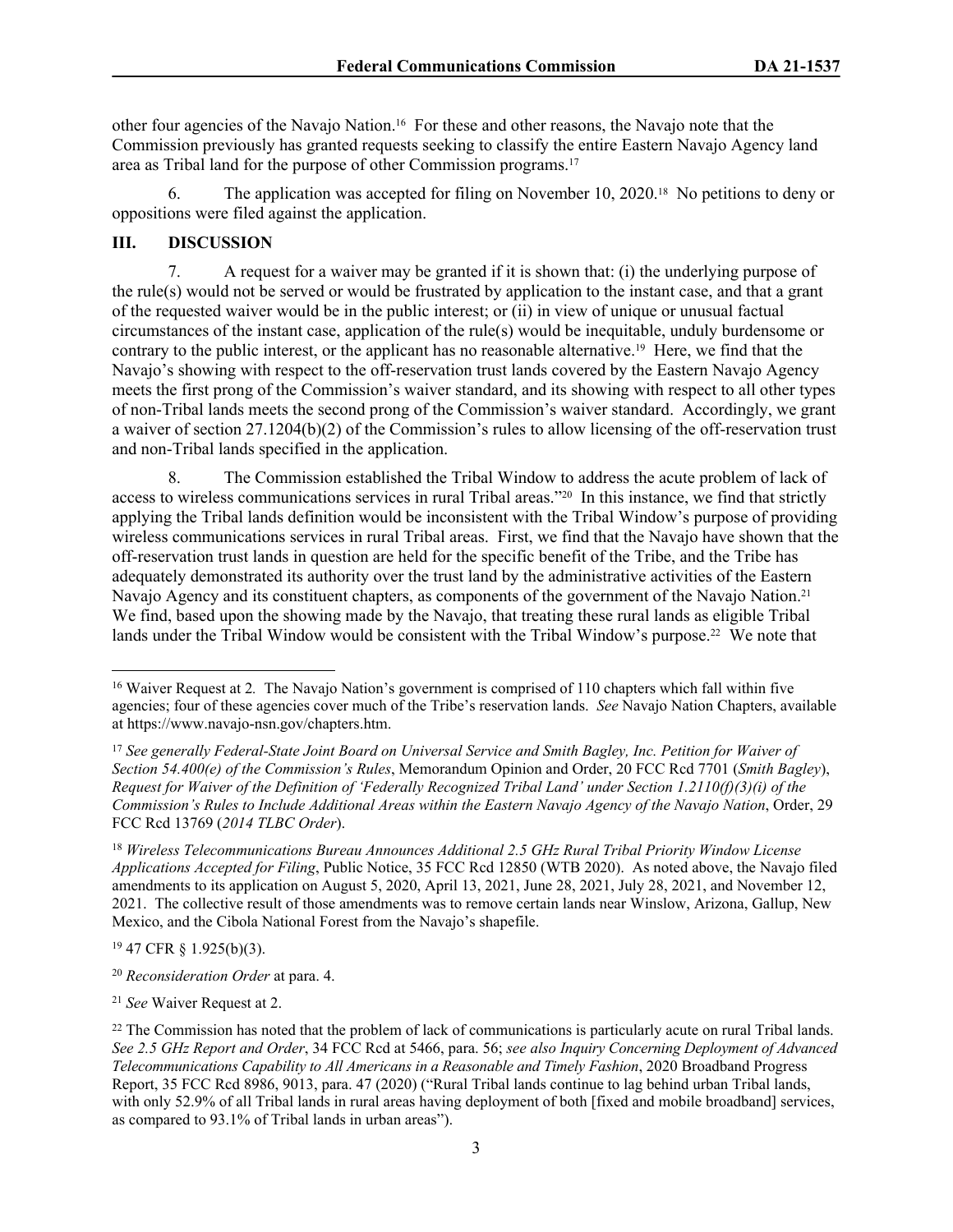the lands in question are areas within the Tribe's current, demonstrated authority and are largely contiguous to part of the reservation. Granting a waiver under these particular facts and circumstances would facilitate service on the Tribe's reservation by creating a larger contiguous service area covering both the reservation and adjoining trust lands held for the benefit of the Tribe. In addition, we find that a waiver would be in the public interest because the Navajo plan to use the spectrum to provide service on rural lands specifically held in trust for the Tribe's benefit. As such, we find the Tribe has adequately demonstrated that it has "the requisite authority over the deployment of facilities and service[s]"23 over the lands at issue, and they have therefore demonstrated that strictly applying the Tribal lands definition would be inconsistent with its purpose.

9. Second, with respect to the non-Tribal land included in the Waiver Request, we find under the second prong of the Commission's waiver standard that unique or unusual factual circumstances exist, and that absent the waiver, the Navajo would have no reasonable alternative in providing service to its reservation and trust lands. The nature of the reservation and trust land being interspersed with non-Tribal land presents technical challenges in establishing a wireless network. The location and nature of the non-Tribal land make it unlikely that any other operator would seek to provide wireless service there, if we were to decide that it must be separately licensed. From an engineering perspective, it would be difficult for the Navajo to provide service to its reservation and trust lands and still comply with the interference protection rules applicable to the non-Tribal land. Our rules for the 2.5 GHz band limit the field strength that can be radiated at the border of a licensee's service area.<sup>24</sup> Also, a licensee's entitlement to interference protection is dependent on its compliance with the height benchmark (which is dependent on the height of the antenna and the distance to another licensee's geographic service area).25 Therefore, licensing the non-Tribal land separately could result in a situation where no licensee would be able to provide service to either the reservation and trust land or the adjacent non-Tribal lands.

10. Given the severe technical difficulties that the Navajo or an adjacent licensee would incur in attempting to provide service in these adjacent and interspersed areas, we also find that strictly applying the Tribal lands definition in this instance would be contrary to the public interest. We note that no petitions to deny or oppositions were received with respect to the Navajo's application and proposed waiver. We find that grant of a waiver to permit the Tribe to serve the off-reservation trust and non-Tribal lands will promote the Tribe's ability to provide service to its adjacent reservation, in furtherance of the Commission's objective in establishing the Tribal Priority Window.26 Our determination relies on the fact that the Navajo have minimized the amount of non-Tribal land within this contiguous service area, and that the non-Tribal land in question is adjacent to, or interspersed with, the Tribe's reservation or off-reservation trust lands.<sup>27</sup>

11. We note that our decision here is limited to the suitability of these specific off-reservation trust and non-Tribal lands to be licensed in the Tribal Window. We make no determination as to the status of these lands with respect to other Commission rules or programs, nor for any other purpose.

<sup>23</sup> *Reconsideration Order,* 35 FCC Rcd at 15081, para. 22.

<sup>24</sup> *See* 47 CFR § 27.55(a)(4).

<sup>25</sup> *See* 47 CFR § 27.1221.

<sup>26</sup> *See Reconsideration Order*, 33 FCC Rcd at 15075, para. 4.

<sup>&</sup>lt;sup>27</sup> We conclude that the same rationale applies to the two small parcels of New Mexico state trust land in and near the Cibola National Forest leased to the Navajo. As the leased lands can create a unified service area with a portion of the Navajo reservation, and they represent a very small portion of the Navajo's overall shapefile, we find that a waiver is appropriate in these specific circumstances.